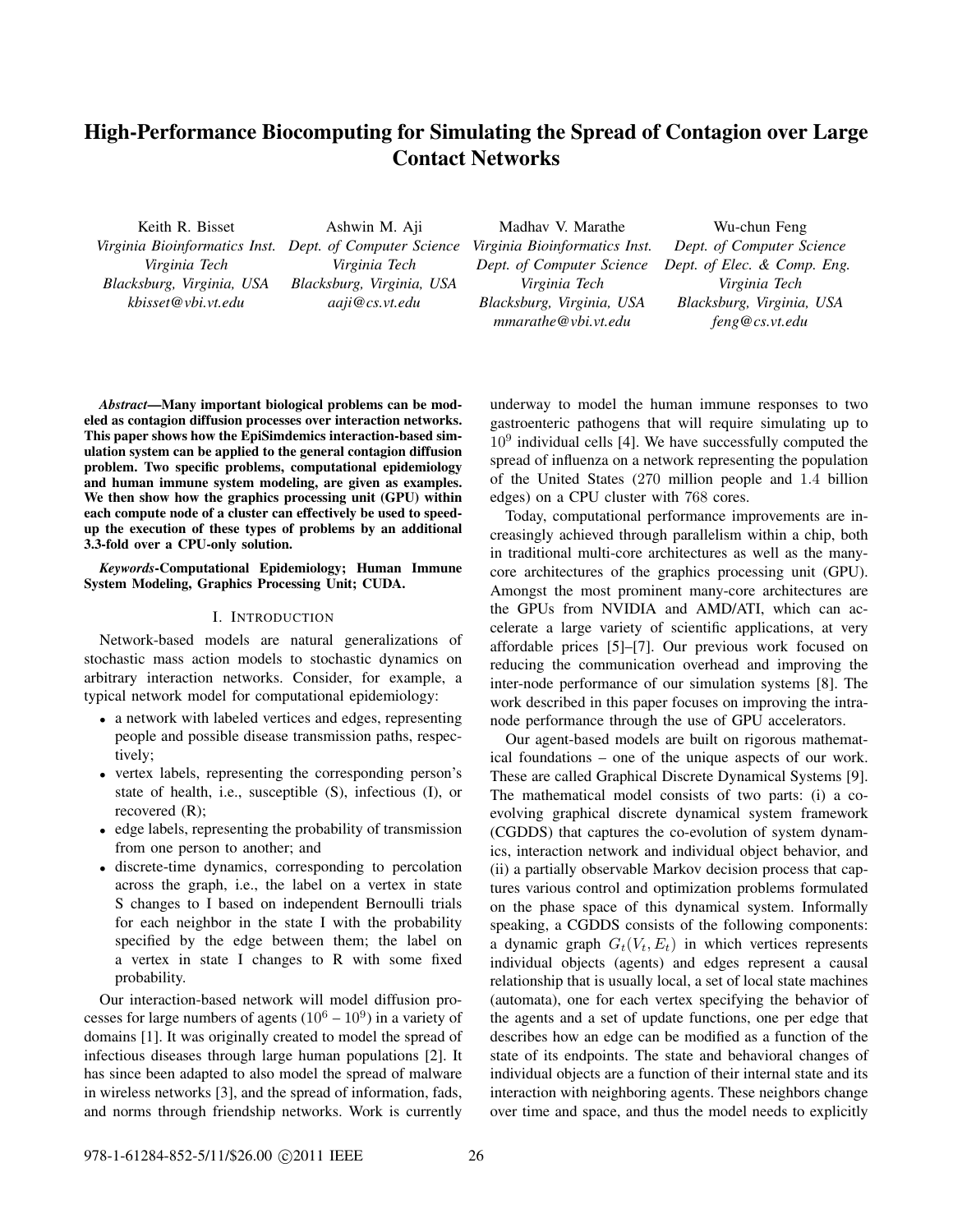represent this network evolution.

CGDDS serve as a bridge between mathematical simulation theory and HPC design and implementation. Like state charts and other formal models, they can be used for formal specification, design and analysis of multi-scale biological and social systems. CGDDS extend the algebraic theory of dynamical systems in two important ways. First, we pass from extremely general structural and analytical properties of composed local maps to issues of provable implementation of sequential dynamical systems in computing architectures, and to specification of interacting local symbolic procedures generally. This is related to successive reductions of CGDDS to procedural primitives, which leads to a notion of CGDDS-based distributed simulation compilers with provable simulated dynamics (e.g., for massively parallel or grid computation). Second, the aggregate behavior of iterated compositions of local maps that comprise a CGDDS can be understood as a (specific) simulated algorithm together with its associated and inherent computational complexity. We have called this the algorithmic semantics of a CGDDS (equivalently, the algorithmic semantics of a dynamical system or a simulation). It is particularly important to view a composed dynamical system as computing a specifiable algorithm with provable time and space performance.

# *A. Computational Epidemiology*

The threat of a global disease outbreak, such as pandemic influenza, is an important public health problem facing the world. The current potential for a H1N1 or H5N1 pandemic underscores the conspicuous risk to public health and global economy. To plan and respond proportionately to such pandemics, public health officials need a systematic assessment of the socio-economic and health impact of the disease, interventions, and other mitigation efforts [10], [11]. Policy makers desire an understanding of intervention possibilities and pitfalls for limiting pandemic risk and assisting vulnerable populations. These interventions may include social distancing, school and workplace closures, and the use of pharmaceuticals.

Following Beckman et al. [12], we estimate a contact network in four steps: (1) population synthesis, in which a synthetic representation of each household in a region is created; (2) activity assignment, in which each synthetic person in a household is assigned a set of activities to perform during the day, along with the times when the activities begin and end; (3) location choice, in which an appropriate real location is chosen for each activity for every synthetic person; and (4) contact estimation, in which each synthetic person is deemed to have made contact with a subset of other synthetic people.

The contact network is a graph whose vertices are synthetic people, labeled by their demographics, and whose edges represent contacts determined in step four, labeled by conditional probability of disease transmission.

Each of the four steps makes use of a stochastic model; the first three incorporate observed data for a particular region. The synthetic population is generated using an iterative proportional fit to joint distributions of demographics taken from a census [13]. It consists of a list of demographic variables such as age, gender, income, household size, and education. Activities like school, work, and shopping are assigned using a decision tree model based on household demographics fitted to activity or time-use survey data. This step creates a "personal day planner" for each person in the synthetic population. Activity locations are chosen based on a gravity model and land use data. That is, every synthetic activity produced in step three is assigned to an actual location – office building, school, shopping mall, etc. – based on its distance from the person's previous activity and its attractiveness, a measure of how likely that the activity happens there.

Population synthesis uses a non-parametric, data-driven model based on US census data for the year 2000, including the Public Use Microdata Sample [14]. The actual activity templates assigned to households are data-driven, based on the National Household Transportation Survey [15]. The gravity model used for location choice contains nine parameters. The locations' addresses and attractor values are derived from Dun & Bradstreet's Strategic Database Marketing Records.

Disease propagation is modeled by

$$
p_{i \to j} = 1 - (1 - r_i s_j \rho)^{\tau}
$$
 (1)

where  $p_{i\rightarrow j}$  is the probability infectious individual *i* infecting susceptible individual  $j, \tau$  is the duration of exposure,  $r_i$  is the infectivity of i,  $s_i$  is the susceptibility of j, and  $\rho$  is the transmissibility, a disease specific property defined as the probability of a single completely susceptible person being infected by a single completely infectious person during one minute of exposure [1].

The estimated contact networks are certainly not correct in the sense that each synthetic person represents an actual person, and that edges in the estimated network have a oneto-one correspondence with edges in the real network. If it were the case that only such a one-to-one match reproduced important dynamical behaviors, it would be futile to estimate the networks, or indeed to build any mathematical models of epidemiology for specific large populations. Instead, it is an estimate of one realization of a typical network, the better the network estimate, the more realistic the results – up to a point determined by the inherent variability of epidemic processes [16].

### *B. Human Immune System Modeling*

Inflammatory bowel disease (IBD) is an immunoinflammatory illness of the gut initiated by an immune response to bacteria in the microflora. The resulting immunopathogenesis leads to lesions in epithelial lining of the colon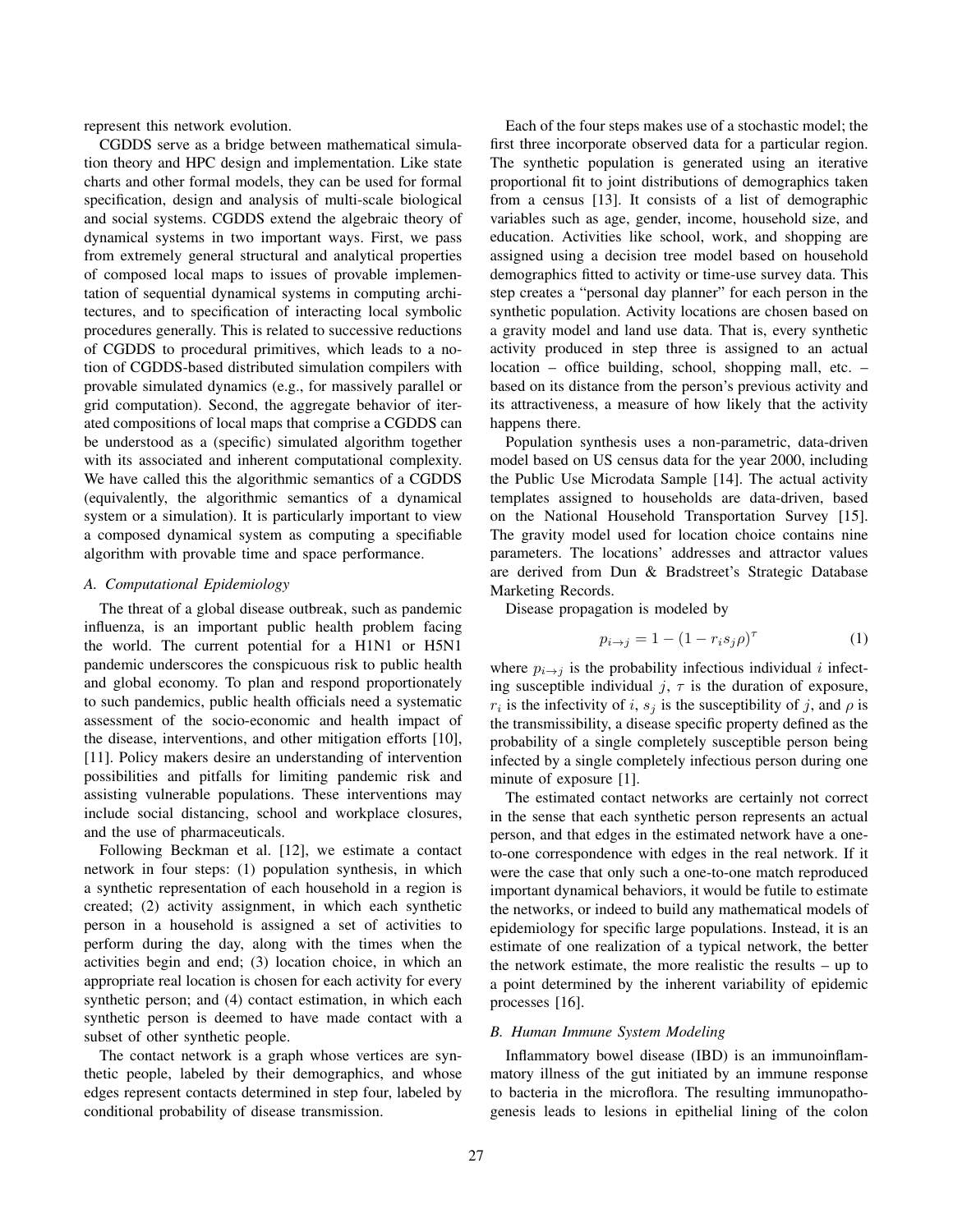through which bacteria may infiltrate the tissue causing recurring bouts of diarrhea, rectal bleeding, and malnutrition. In healthy individuals such immunopathogenesis is avoided by the presence of regulatory cells that inhibit the inflammatory pathway. Highly relevant to the search for treatment strategies is the identification of components of the inflammatory pathway that allow regulatory mechanisms to be overridden and immunopathogenesis to proceed. In vitro techniques have identified cellular interactions involved in inflammation-regulation crosstalk. However, tracing immunological mechanisms discovered at the cellular level confidently back to an in vivo context of multiple, simultaneous interactions has met limited success.

We have applied CGDDS formalism to the development of a preliminary model of gut immunity. In this model, individual immune cells make contact and interact with dynamic populations of bacteria and cytokines as they migrate within and among three tissue sites: i) the lumen/lamina propria border, where epithelial cells reside, ii) the lamina propria, more generally termed the effector site of the immune response, and iii) mesenteric lymph node, the inductive site of the immune response. Future modeling efforts will also model the small intestine (and the Peyers's patches) and the gastric mucosa.

This level of detail requires unprecedented scaling on high-performance computing systems –  $10^7$  to  $10^9$  cells (agents), simulations with time resolution of minutes for a total period of years and spatial resolution of  $10^{-4}$  meters.

The goals of this model is to build, refine and validate predictive multiscale models of the gut mucosal immune system that compute condition-based interactions between cells for understanding the mechanisms of action underlying immunity to enteric pathogens. The field of translational medicine seeks to estimate effects that behavior observed at the molecular, individual-cell level (in vitro) would have at the multi-cell, tissue level (in vivo/in situ). With this model, one can i) test plausibility of in vitro observed behavior as explanations for observations in vivo/in situ, ii) conduct low-cost, preliminary experiments of proposed vaccines and immunotherapeutics, iii) propose behaviors not yet tested in vitro that could be possible explanations for observations at tissue level, and iv) identify useful areas of research – missing data needed to address a specific hypothesis.

# *C. EpiSimdemics*

EpiSimdemics [2], [8] is an interaction-based, highperformance computing-oriented simulation for studying CGDDS. EpiSimdemics allows us to study the joint evolution of contagion dynamics, interactor (i.e., agent) behavior and interaction networks as a contagion spreads. The interaction network is represented as a bi-partite graph, with interactors (e.g., people or cells) and locations (e.g., building or tissue types) represented as nodes and visits of locations by interactors represented as edges. Each interactor's state is represented as one or more Probabilistic Timed Transition Systems (PTTS). A PTTS is a finite state machine where transitions can be timed and probabilistic.

The computation structure of this implementation, shown in Figure 1, consists of three main components: interactors, locations and message brokers. Given a parallel system with  $N$  cores, or Processing Elements (PEs), interactors and locations are first partitioned in a round-robin fashion into N groups denoted by  $P_1, P_2, \ldots, P_N$  and  $L_1, L_2, \ldots, L_N$ , respectively. Each PE then executes all the remaining steps of the EpiSimdemics algorithm on its local data set  $(P_i, L_i)$ . Each PE also creates a copy of the message broker,  $MB_i$ . Next, a set of *visit messages* are computed for each interactor  $P_i$  for the current iteration, which are then sent to each location (which may be on a different PE) via the local message broker. Each location, upon receiving the visit messages, computes the probability of spread of contagion for each interactor at that location. Outcomes of these computations, called interaction results, are then sent back to the "home" PEs of each interactor via the local message broker. Finally, the interaction result messages for each interactor on a PE are processed and the resulting state of each affected interactor is updated. All of the PEs in the system are synchronized after each iteration, so that the necessary data is guaranteed to have been received by the respective PEs. The above steps are executed for the required number of iterations (e.g., days in an epidemiology simulation), and the resulting interaction network dynamics are analyzed in detail. The computation that takes place on line 12 of the algorithm consumes roughly 60% of the execution time of the system. It is this portion of the computation that is offloaded to the GPU. Note that this section of the computation is purely serial in that it does not require any inter-process communication. Therefore, any speedup that is gained through this offload will be applied linearly across the entire distributed computation.

# II. THE NVIDIA GPU ARCHITECTURE

The NVIDIA GPU (or *device*) consists of a set of streaming multiprocessors (SMs), where each SM consists of a group of scalar processor (SP) cores with a multi-threaded instruction unit. The actual number of SMs vary depending on the different GPU models. The NVIDIA Tesla S2050, which we used for our experiments, consists of 14 SMs, each with 32 SP cores, making a total of 448 SP cores.

All the SMs on the GPU can simultaneously access the *device memory*, which can go up to 4 GB in capacity. The device memory can also be read or written to by the *host* CPU processor. Each SM has faster on-chip *shared memory*, which can be accessed by all the SPs within the SM and are up to 48 KB. The shared memory can be considered to be a software-managed data cache.

*The CUDA Programming Model:* CUDA (Compute Unified Device Architecture) [17] is the parallel programming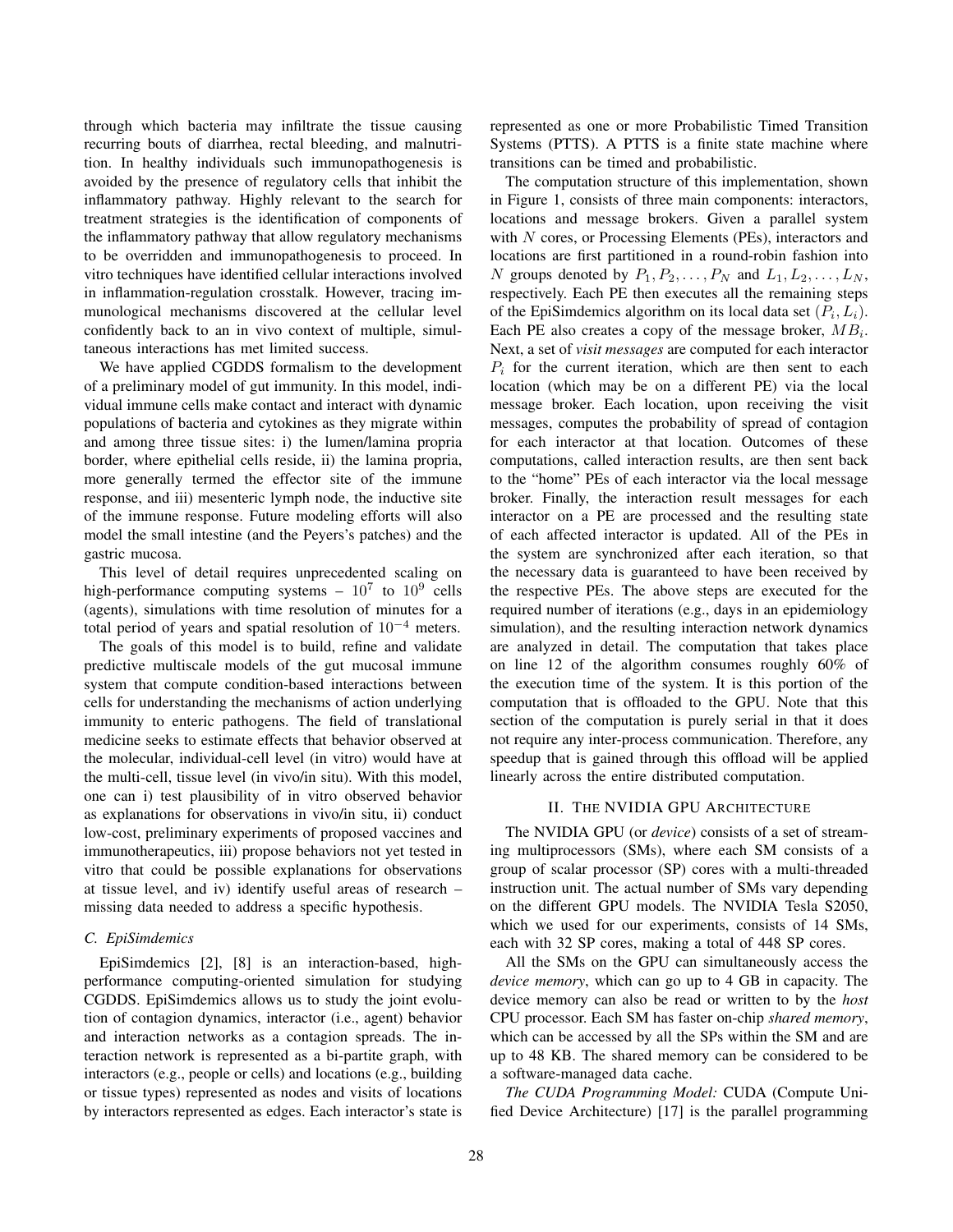|     | $\Gamma$ : initialize( $\Gamma$ )                        |                                                       |             |               |           |
|-----|----------------------------------------------------------|-------------------------------------------------------|-------------|---------------|-----------|
|     | $2:$ partition();                                        | $\triangleright$ partition data across PEs            |             |               |           |
|     | 3: for $t = 0$ to T increasing by $\Delta t$ do          |                                                       |             |               |           |
| 4:  | <b>foreach</b> interactor $p_i \in P_i$ <b>do</b>        | $\triangleright$ send visits to location PEs          | 5           |               | 11,12     |
| 5:  | compute Visits( <i>j</i> , <i>t</i> to $t + \Delta t$ ); |                                                       |             | $MB_i$        | 8         |
| 6:  | sendVisits( $MBi$ );                                     |                                                       | 6           |               |           |
| 7:  | end for                                                  |                                                       | $p_1$       |               |           |
| 8:  | Visits $\leftarrow \text{MB}_i$ . retrieveMessages();    |                                                       | 15<br>18    |               | 13        |
| 9:  | synchronic();                                            |                                                       |             |               |           |
| 10: | <b>foreach</b> location $l_k \in L_i$ <b>do</b>          | $\triangleright$ compose a serial DES                 |             |               |           |
| 11: | makeEvents(k, Visits);                                   | $\triangleright$ turn visit data into events          |             |               |           |
| 12: | computeInteractions $(k)$ ;                              | $\triangleright$ Process Events                       |             |               |           |
| 13: | sendInteractionResults( $MBi$ );                         |                                                       | $p_i$       |               |           |
| 14: | end for                                                  |                                                       |             |               |           |
| 15: | $MB_i$ .retrieveMessages();                              |                                                       |             |               |           |
| 16: | $synchronic()$ ;                                         |                                                       | Interactors | Message       | Locations |
| 17: | foreach $j \in P_i$ do                                   | $\triangleright$ combine multiple interaction results | $P_i$       | <b>Broker</b> | $L_i$     |
| 18: | updateState(i);                                          |                                                       |             |               |           |
| 19: | end for                                                  |                                                       |             |               |           |
|     | $201$ end for                                            |                                                       |             |               |           |

Figure 1. Parallel algorithm (left) and the computational structure of EpiSimdemics. The numbers in the diagram correspond to line numbers in the algorithm.

model and software environment provided by NVIDIA to run applications on their GPUs, programmed via simple extensions to the C programming language. CUDA follows a code offloading model, i.e., compute-intensive portions of applications running on the host CPU processor are typically offloaded onto the GPU device for acceleration. The *kernel* is the portion of the program that is compiled to the instruction set of the GPU device and then offloaded to the device before execution. For this paper, we have used CUDA v3.1 as our programming interface to the GPU.

 $1: 1: 1: 1: 0$ 

Each kernel executes as a group of threads, which are logically organized in the hierarchical form of grids and blocks of threads. The dimensions of the blocks and the grid can be specified as parameters before each kernel launch. The kernel is mapped onto the device such that each thread block is executed on only one SM, and a single SM can execute multiple such thread blocks simultaneously, depending on the memory requirements of each block. The on-chip shared memory of an SM can be accessed only by the thread block that is running on the SM, while the global device memory is shared across all the thread blocks in the kernel.

# III. EPISIMDEMICS ON A GRAPHICS PROCESSING UNIT

As discussed in sections I-C and II, the most computationally intensive part of the application, i.e. *Compute– Interactions* should be *offloaded* to the GPU for faster execution. Since each compute node in our test cluster has a GPU attached to it, every node accelerates the *Compute– Interactions* phase of the algorithm on the dedicated GPU device, while performing the rest of the computations on the CPU. Moreover, since each node in the cluster has identical computation and communication patterns, we can investigate the intra-node parallelization methods for a single GPU device in isolation. More specifically, the GPU offload process can be broken down into the following steps:

- 1) Transfer the input data from the CPU's main host memory to the GPU's device memory.
- 2) Invoke the GPU kernel method (*computeInteractions()*), which does the parallel computation on the GPU device.
- 3) Transfer the output data from the GPU's device memory back to the CPU's main host memory.

We invoke the CUDA kernel once per simulation iteration. Inside each kernel, we loop over all the set of locations that are being processed by the current node, and calculate the contagion spread information for each location for a simulation iteration. The infections are computed for a number of constant time periods among the current occupants of the location, where the contagion transmission is modeled, for example, by Equation 1. For GPU-EpiSimdemics, the locations, the interactors, and their respective PTTS states are transferred to the GPU's device memory as input. After processing, the interaction result messages are transferred back to the CPU's main memory, which are then communicated to the other nodes in the cluster, as necessary. Next, we discuss the mapping of the *Compute–Interactions* phase to the computational and memory units within a GPU.

*Mapping to the Computational Units:* The threads in the GPU kernel are grouped as blocks in a grid, and parallelism can be exploited at two layers, i.e., independent tasks can be assigned to different *blocks*, while the *threads* in each block can work together to solve the assigned task. We can see that the locations can be processed in parallel, and so the *Compute–Interactions* phase of EpiSimdemics can map very well to the hierarchical CUDA kernel architecture, as shown in figure 2. More specifically, the set of independent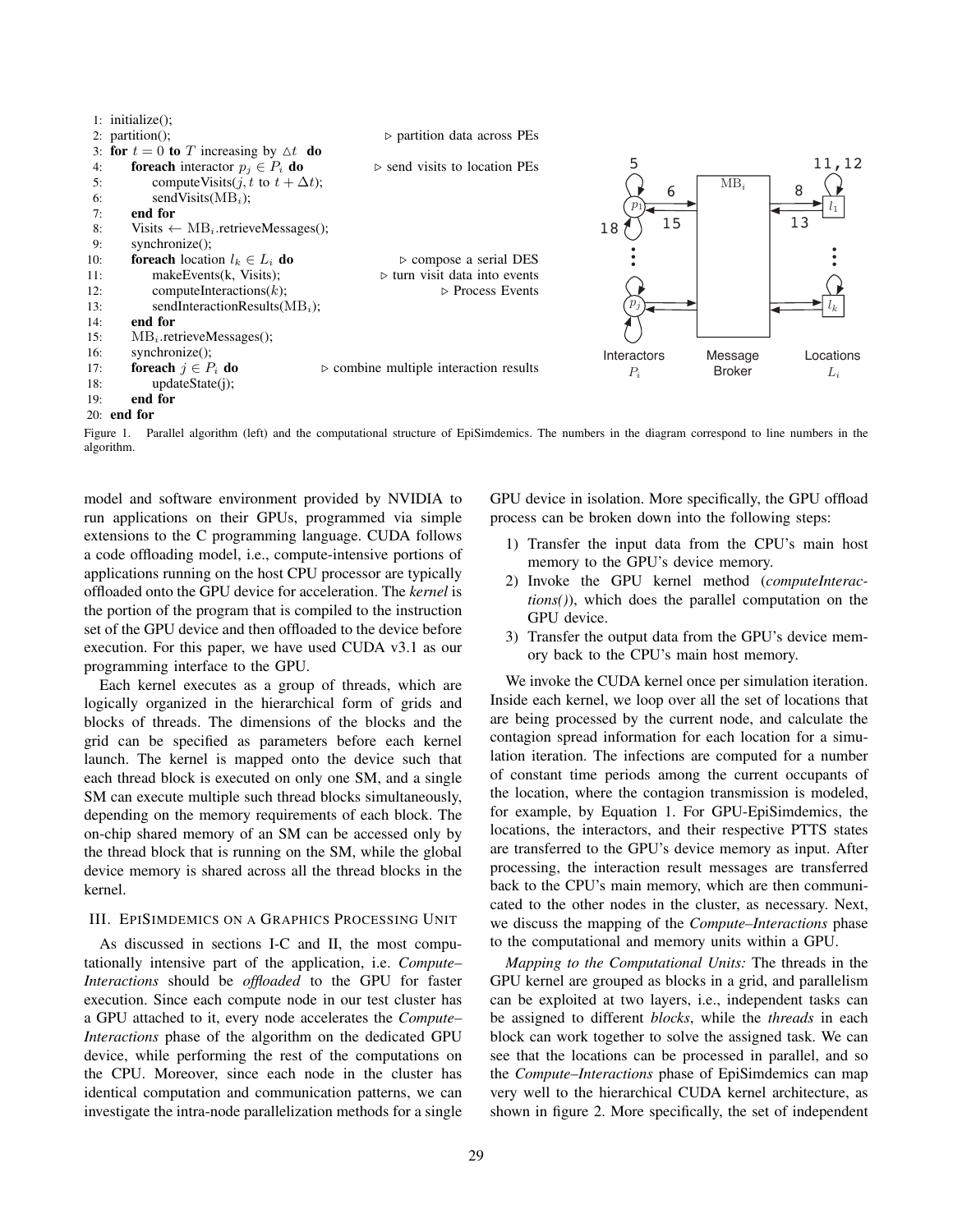

Figure 2. Mapping of *Compute–Interactions* to the NVIDIA GPUs.  $l_1$ –  $\overrightarrow{l_n}$  denote the set of independent locations, and  $p_1-p_m$  indicate the set of interactors within one of the locations.

locations can be assigned to different blocks for parallel processing. The interactors within a location are then assigned to independent threads within the block. The threads (occupants) can cooperatively work together and generate the set of interaction result messages for their location.

*Mapping to the Memory Units:* All the blocks in a CUDA kernel can access the entire device memory of the GPU. The input data is therefore transferred to the device memory from the CPU. The input data contains information about the occupants in all the locations, and the PTTS state information of each occupant in every location. However, access to the device memory is very slow (400-600 clock cycles [17]) when compared to the faster shared memory or cache memory. Moreover, the faster shared memory is local to each CUDA block, where each block processes a single location. We make use of the faster shared memory by first explicitly copying the relevant occupants and PTTS state information from the device memory to the caches, and then do the processing. The movement of data from the device's global memory to the faster shared memory is slow, but it needs to be done just once per location. The interaction result messages (output data) are directly stored in the device's global memory. Figure 2 shows the mapping of the input data to the different memory hierarchies in the GPU.

We further optimized the device memory accesses and data access patterns in the shared memory, as suggested in the CUDA programming guide [17].

#### IV. EXPERIMENTAL ANALYSIS

# *A. Experimental Setup*

*Data:* To validate the performance and scalability of the GPU kernel, we chose a data set that fits in both the CPU and GPU memories within a single node. Our data set was



Figure 3. Execution time of different steps in the EpiSimdemics algorithm.

synthetic population from the state of Delaware, consisting of 247, 876 persons and 204, 995 locations. All our results are based on running the EpiSimdemics for 55 simulated days.

*Hardware:* We ran our experiments on an eight-node cluster, where each node had a multi-core AMD CPU. Each node was attached to two NVIDIA Tesla S2050 GPUs, which belong to the latest Fermi GPU architecture family. For all our experiments, we used one CPU core and one GPU from each node. Section IV-C describes our ongoing work, where we intelligently use all the available CPU cores and GPU devices within a node to further improve the scalability of EpiSimdemics.

# *B. Results*

*Execution Profile:* Figure 3 shows the distribution of the different steps of the EpiSimdemics algorithm, for both the CPU and GPU implementations. This result, in particular, was obtained by running the program on a single CPU and accelerating the *Compute–Interactions* part on one GPU. However, the distribution in the execution profile remains nearly the same when run on more nodes in the cluster. Our results show that the intra-node parallelization by using a GPU has been used to accelerate the *Compute–Interactions* phase of EpiSimdemics by up to a factor of *six* over the serial CPU version. The GPU version of the overall application can be up to 3.3-times faster than the CPU-only solution.

*Scalability Analysis:* In this section, we will show the effect of executing EpiSimdemics on up to eight nodes in the cluster. Ideally, the performance improvement of a program should be proportional to the number of nodes in the system. In practice, we do not get ideal scaling when we increase the number of nodes, because of the overhead incurred by communicating data among the different nodes. However, by accelerating the computation within the node by using a GPU, we can compensate for the performance loss due to communication and improve the scalability of the overall system. Figure 4 shows the performance improvement of EpiSimdemics (with and without the GPU) relative to a single node system. We can see that intra-node parallelization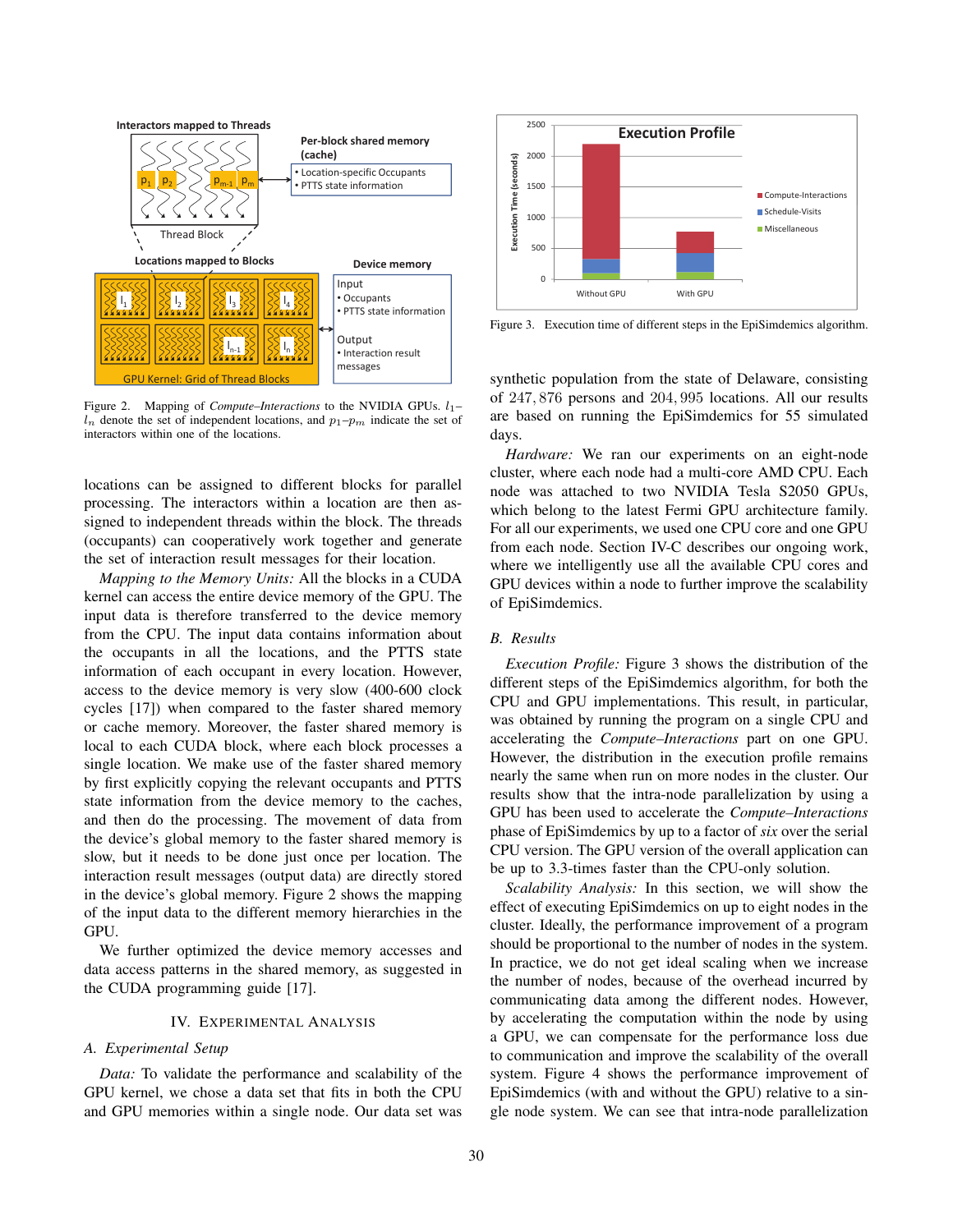

Figure 4. Relative performance of EpiSimdemics with and without the GPU with respect to the ideal speedup.



Figure 5. Epi-Curves validating the correctness of GPU-EpiSimdemics.

using GPUs helps in achieving a performance that is very close to the ideal, and is more scalable than the non-GPU solution. Our future work is to optimize the communication overhead to further improve the overall scalability of the program.

*Validation of Correctness:* We verify the correctness of the contagion spread calculations when we compute that step on the GPU. We do this by plotting the Epi-curves (i.e., new infections per day) that are generated by EpiSimdemics for both the CPU and GPU platforms as shown in Figure 5. We can see that the daily infection distribution is similar on both the platforms, and within inherent variability of the stochastic process being modeled, thereby validating the correctness of GPU-EpiSimdemics.

*Insight into Disease Spread:* Figure 6 shows a snapshot of the spread of disease in Delaware's Kent and Sussex counties on day 34 of one simulation. The area of interest is divided into small blocks, and each block is colored according to the number of infected individuals who live in that block. Yellow blocks indicate areas of low disease prevalence, while red blocks indicate higher prevalence.

# *C. CPU-GPU Co-scheduling*

The GPU kernel offload method uses the available intranode parallelism in a GPU and improves the overall scalability of EpiSimdemics. However, this requires each CPU to have a dedicated GPU device to which the tasks can be



Figure 6. Simulated disease spread on day 34 in Kent and Sussex counties in Delaware. Yellow through red areas indicate increasing disease prevalence.

offloaded for acceleration. But, each node in any present day cluster will usually have more CPUs  $(2 - 32)$  than the number of GPUs  $(1 – 4)$ . For example, our test cluster is made up of 8 nodes with 32 CPU cores per node. Each node is attached to a dual-GPU system, which means that 32 CPU cores in every node are contending with each other to offload the kernels to 2 GPUs. The scalability of EpiSimdemics will be poor if the kernels are offloaded in the default way (by blocking), because CPU resources will be wasted in just waiting for a free GPU. We have explored different kernel offload techniques to improve the scalability of general multi-CPU applications in our ongoing work [18], whose results will be included in the complete version of this paper.

#### V. CONCLUSIONS AND FUTURE WORK

Interaction-based simulation systems can be used to model disparate and highly relevant problems in biology. We have shown that offloading some of the work in distributed interaction-based simulations can be an effective way to achieve increased intra-node efficiency. We have shown that GPU computing, when combined with effective techniques for inter-node communication, high scalability can be achieved. In the future, we plan to explore ways to exploit multiple cores and multiple GPUs per node by intelligently scheduling work on the two types of processors.

#### ACKNOWLEDGMENTS

We thank our external collaborators and members of the Network Dynamics and Simulation Science Laboratory for their suggestions and comments. This work has been partially supported by NSF Nets CNS-0626964 and CNS-0831633, NSF HSD Grant SES-0729441, NIH MI-DAS 2U01GM070694-7, NSF PetaApps Grant OCI-0904844, DTRA R&D HDTRA1-0901-0017, DTRA CNIMS HDTRA1-07-C-0113, DHS 4112- 31805, DOE DE-SC0003957, NSF REU Supplement CNS-0845700, US Naval Surface Warfare Center N00178-09-D-3017 DEL ORDER 13,